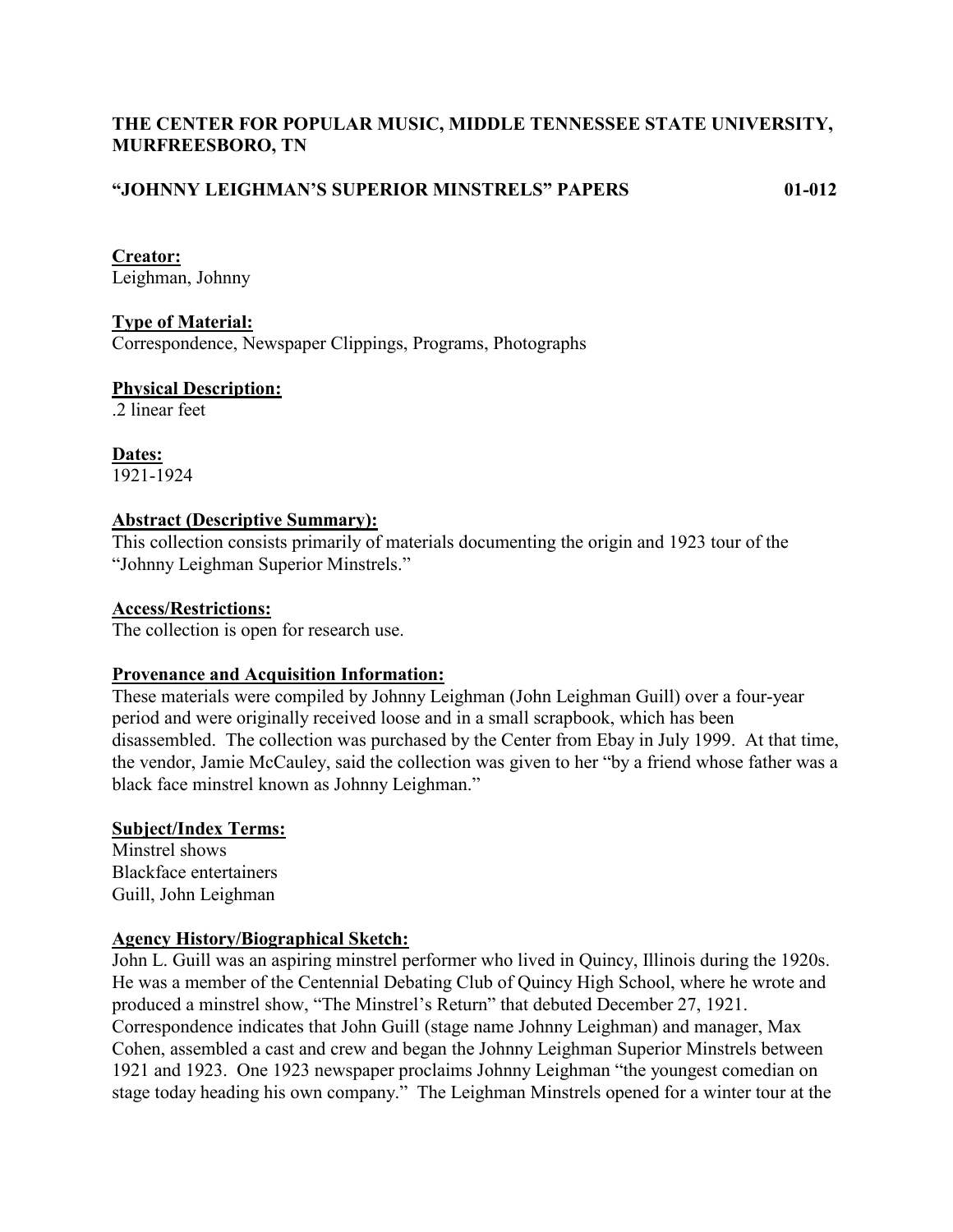Drake Avenue Theatre, September 8, 1923, Centerville, Iowa and was "declared good." The group then performed September 9 in Oskaloosa, Iowa and September 10 in Ottumwa, Iowa.

Two newspaper clippings indicate that the Leighman Minstrels closed without notice in Ottumwa. Five other venues were listed for the Minstrels' winter tour, but were cancelled. J. L. Guill explained why the group dissolved in *The Billboard*, November 3, 1923. He concluded that for various reasons the company could not pay expenses, and there were disappointments in band and cast personnel.

#### **Scope and Content:**

This collection consists primarily of materials documenting the origin and 1923 tour of the "Johnny Leighman Superior Minstrels." The largest group consists of 1923 correspondence between Johnny Leighman (J. L. Guill) and Max Cohen about organizing, producing, and booking the minstrel troop, along with scattered business records arranged chronologically. There follows a folder of 1923 and undated performance documents and memorabilia, along with pages culled from *The Billboard* (1923-24) related to the troop, some of which Leighman wrote or annotated. Slight newspaper clippings include advertisements and performance venues and programs for Leighman Minstrels, as well as articles and photographs of period minstrel performers. Scattered programs dated 1921 and 1922 from Leighman's high school minstrel performances are included as well. This collection documents the waning years of minstrel shows.

|       | Box # Folder # | Description                                                                                          |
|-------|----------------|------------------------------------------------------------------------------------------------------|
| Box 1 |                | <b>Manuscripts</b>                                                                                   |
|       | Folder 1       | Centennial Minstrels: Concert programs, December 1921, 1922;                                         |
|       |                | Rehearsal itinerary, December 1921                                                                   |
|       | Folder 2       | Correspondence, August 30, 1921 – September 8, 1923; March 12 and<br>April 1, 1924                   |
|       | Folder 3       | Business receipts, undated; April 4, 1923 – September 9, 1923                                        |
|       | Folder 4       | Contracts, May 12, 1923 – September 5, 1923; Advice sheets for<br>performances                       |
|       | Folder 5       | Newspaper clippings (photocopies), September and November 1923                                       |
|       | Folder 6       | Ephemera, July 1930; undated                                                                         |
| Box 2 |                | <b>Newspaper clippings, The Billboard</b>                                                            |
|       | Folder 1       | Newspaper clippings                                                                                  |
|       | Folder 2       | Photocopies of newspaper clippings, December 1921; September 5, 1923<br>$-$ October 6, 1923; undated |
|       | Folder 3       | Photocopies of The Billboard, May 12, 1923 – January 5, 1924                                         |
|       | Folder 4       | <i>The Billboard May 12, 1923 – January 5, 1924</i>                                                  |

## **Collection Contents (Folder/Box List):**

#### **Materials Cataloged Separately:**

Two secular vocal song books were initially part of the collection and have been cataloged in the Rare Books database and housed accordingly; "Lasses White All-Star Minstrels Music Album,"